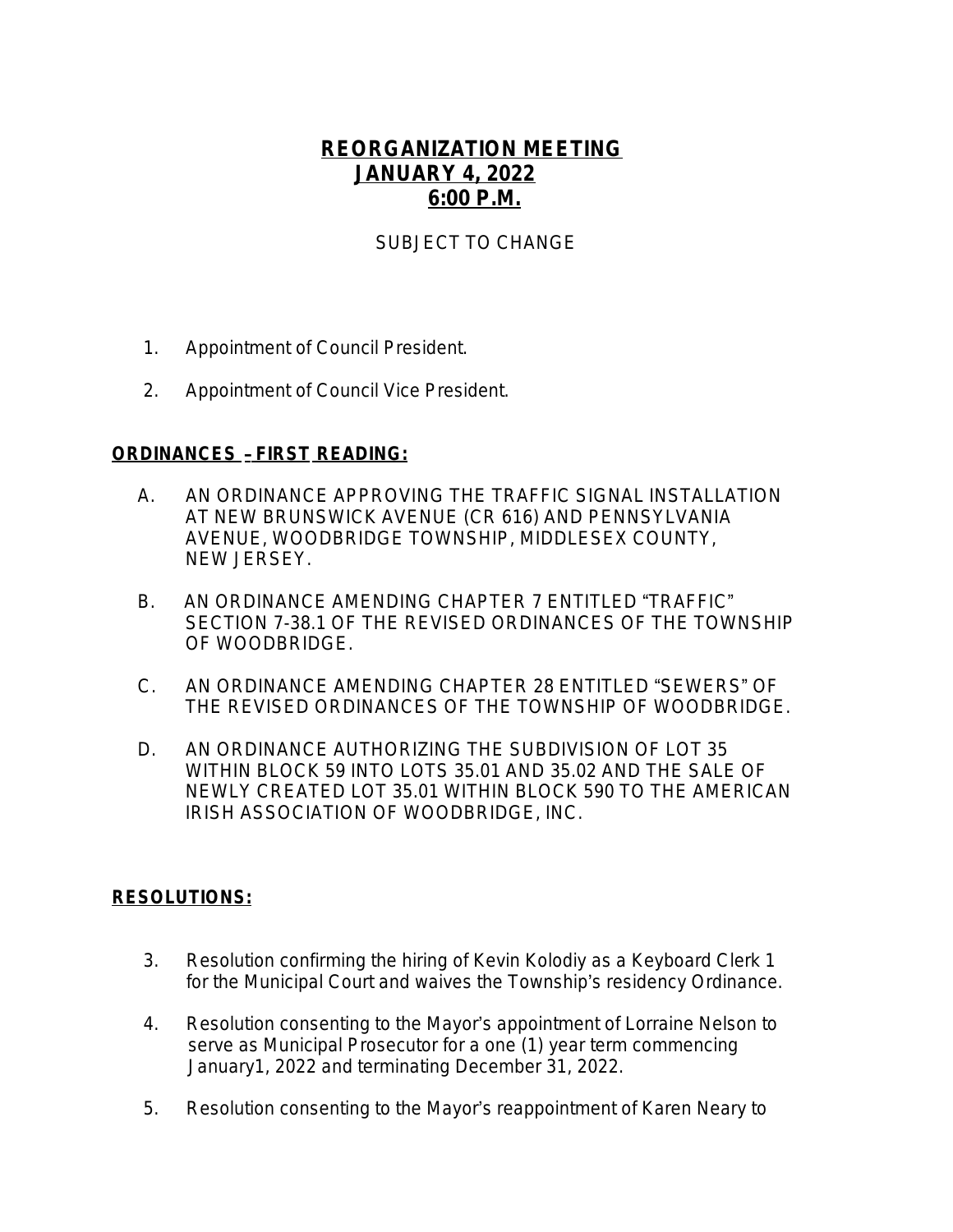serve as a member of the Woodbridge Township Rent Leveling Board for a three (3) year term commencing January 1, 2022 and terminating December 31, 2024.

- 6. Resolution consenting to the Mayor's reappointment of Praful Vaid and Jahanvi Mehta to serve as members of the Oak Tree Road SID for a three (3) year term commencing January 1, 2022 and terminating December 31, 2024.
- 7. Resolution appointing Virhadra Patel to serve as a Class III member of the Woodbridge Township Planning Board for a one (1) year term commencing January 1, 2022 and terminating December 31, 2022.
- 8. Resolution amending Resolution #1 adopted December 14, 2021 to read appointing Jay Mascolo to serve as First Alternate member of the Woodbridge Township Zoning Board for a two (2) year term commencing January 1, 2022 and terminating December 31, 2023.
- 9. Resolution appointing Shehul Desai to serve as a Second Alternate member of the Woodbridge Township Zoning Board for a two (2) year term commencing January 1, 2022 and terminating December 31, 2023.
- 10. Resolution as per the action of the Business Administrator in approving the leave of absence of MARTA LEFSKY from the position of Supervising Planner, Department of Planning and Development to accept the unclassified position of Director, Department of Planning and Development for a period of one (1) year commencing January 1, 2022 and terminating December 31, 2022.
- 11. Resolution as per the action of the Business Administrator in approving the leave of absence of GEORGE BREW from the position of Supervising Mechanic, Department of Public Works to accept the unclassified position of Director of Public Works for a period of one (1) year commencing January 1, 2022 and terminating December 31, 2022.
- 12. Resolution as per the action of the Business Administrator in approving the leave of absence of DENNIS GREEN from the position of Health Officer to accept the unclassified position of Director of Health for a period of one (1) year commencing January 1, 2022 and terminating December 31, 2022.
- 13. Resolution as per the action of the Business Administrator in approving the leave of absence of VITO CIMILLUCA from the position of Recreation Program Coordinator, Department of Recreation, Arts and Resident Services to accept the unclassified position of Business Administrator for a period of one (1) year commencing January 1, 2022 and terminating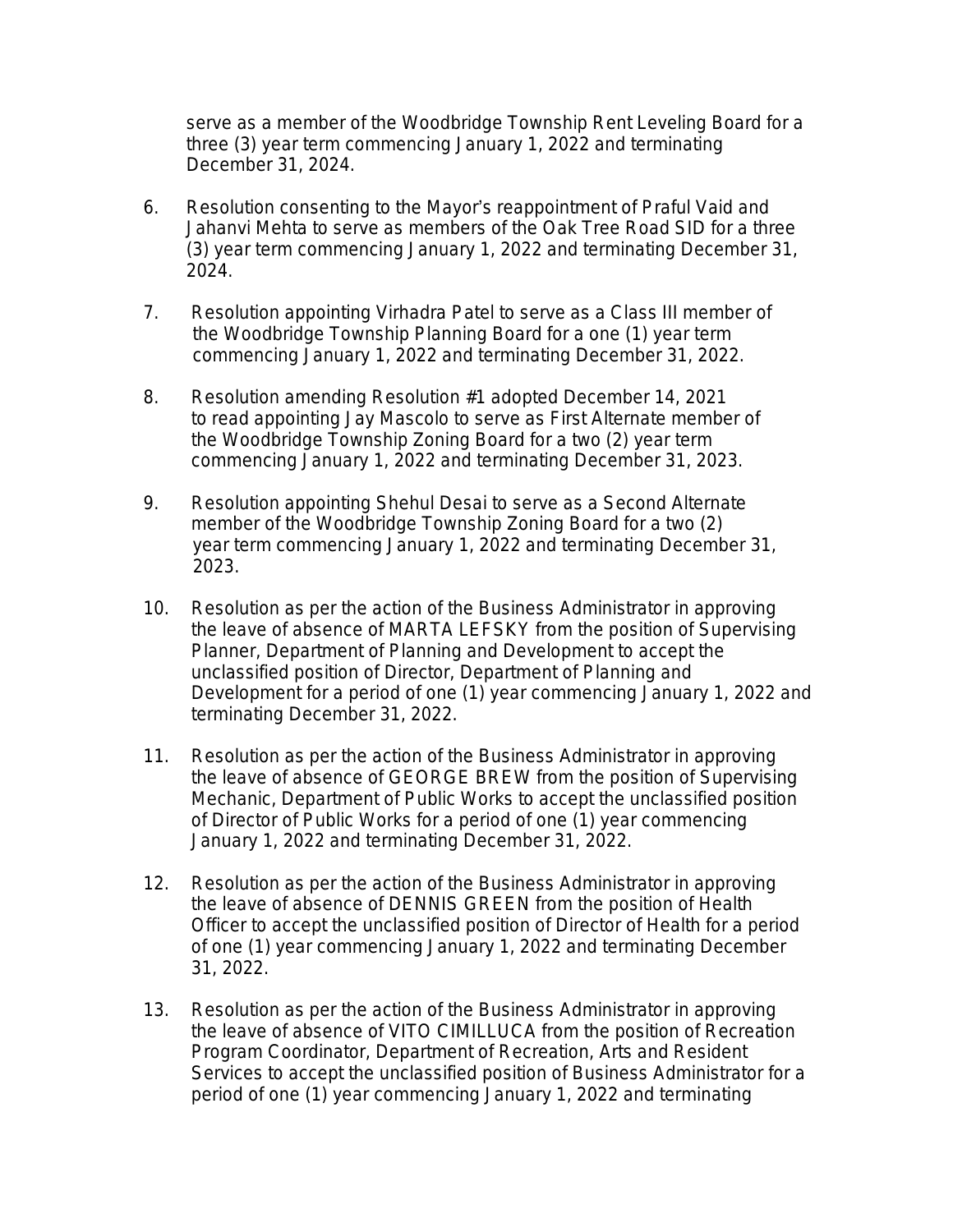December 31, 2022.

- 14. Resolution as per the action of the Business Administrator in approving the leave of absence of PHILIP DINICOLA from the position of Agency Aide, Municipal Court to accept the unclassified position of Director of Municipal Court for a period of one (1) year commencing January 1, 2022 and terminating December 31, 2022.
- 15. Resolution as per the action of the Business Administrator in approving the leave of absence of ROBERT HUBNER from the position of Clerk 1, Police Department to accept the unclassified position of Police Director for a period of one (1) year term commencing January 1, 2022 and terminating December 31, 2022.
- 16. Resolution as per the action of the Business Administrator in approving the leave of absence of JOSEPH NISKY from the position of Recreation Program Coordinator, Department of Recreation and Resident Services to accept the unclassified position of Assistant Police Director for a period of one (1) year term commencing January 1, 2022 and terminating December 31, 2022.
- 17. Resolution as per the action of the Business Administrator in approving the leave of absence of EDWARD SKOLNICK from the position of Assistant Tax Assessor, Department of Administration & Finance to accept the unclassified position of Deputy Tax Assessor for a period of one (1) year term commencing January 1, 2022 and terminating December 31, 2022.
- 18. Resolution as per the action of the Business Administrator in approving the leave of absence of BRIAN MOLNAR from the position of Assistant Recreation Supervisor, Department of Recreation, Arts and Resident Services to accept the unclassified position of Director of Recreation and Resident Services for a period of one (1) year commencing January 1, 2022 and terminating December 31, 2022.
- 19. Resolution as per the action of the Business Administrator in approving the leave of absence of CHERYL SHARKEY from the position of Keyboarding Clerk 1, Municipal Clerk's Office to accept the unclassified position of Deputy Municipal Clerk, Municipal Clerk's Office commencing January 1, 2022 and terminating December 31, 2022.
- 20. Resolution authorizing various banks to be designated as Depositories for Township funds for the year 2022.
- 21. Resolution authorizing the Chief Financial Officer to issue refund checks for Overpaid Taxes.